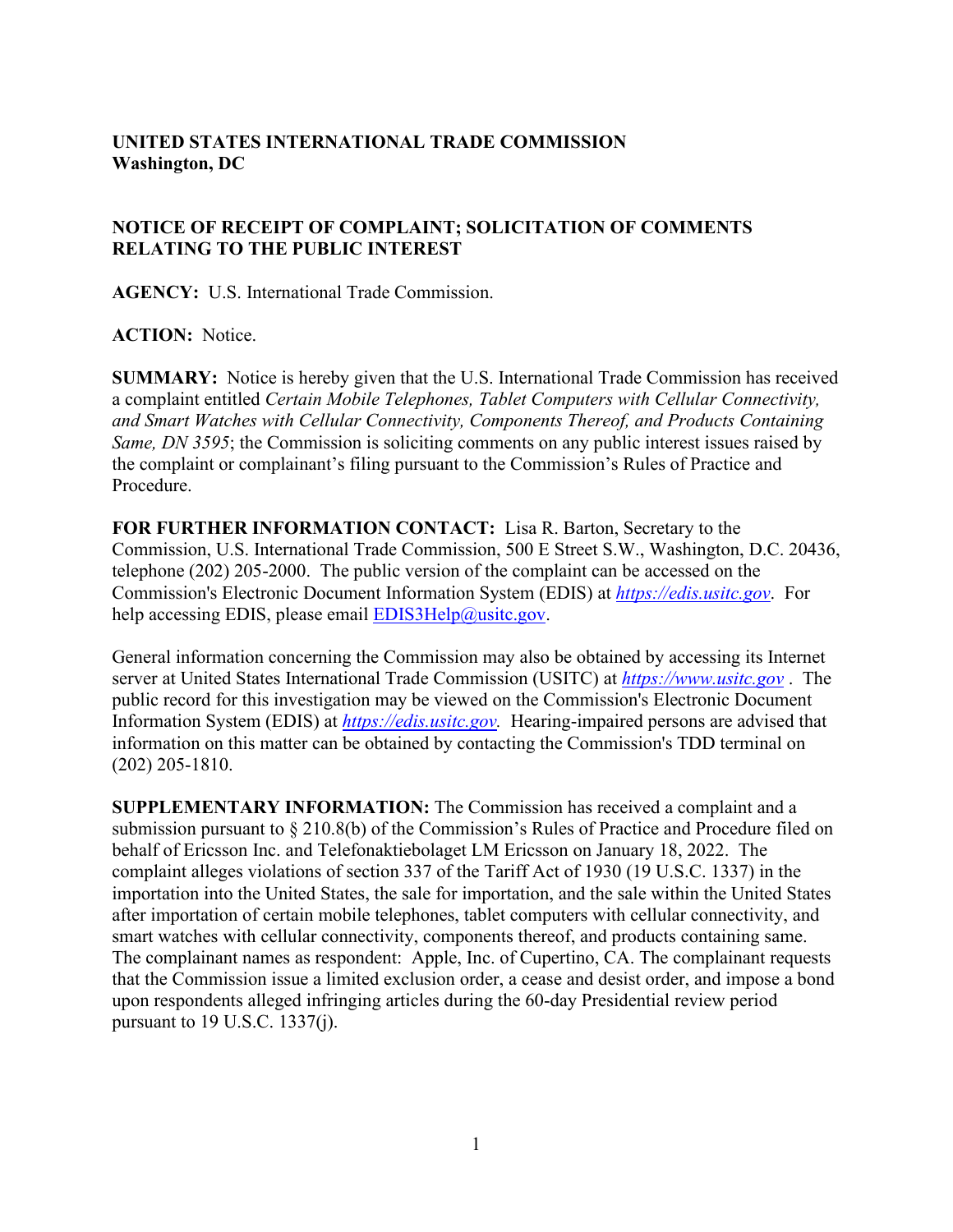Proposed respondents, other interested parties, and members of the public are invited to file comments on any public interest issues raised by the complaint or § 210.8(b) filing. Comments should address whether issuance of the relief specifically requested by the complainant in this investigation would affect the public health and welfare in the United States, competitive conditions in the United States economy, the production of like or directly competitive articles in the United States, or United States consumers.

In particular, the Commission is interested in comments that:

- (i) explain how the articles potentially subject to the requested remedial orders are used in the United States;
- (ii) identify any public health, safety, or welfare concerns in the United States relating to the requested remedial orders;
- (iii) identify like or directly competitive articles that complainant, its licensees, or third parties make in the United States which could replace the subject articles if they were to be excluded;
- (iv) indicate whether complainant, complainant's licensees, and/or third party suppliers have the capacity to replace the volume of articles potentially subject to the requested exclusion order and/or a cease and desist order within a commercially reasonable time; and
- (v) explain how the requested remedial orders would impact United States consumers.

Written submissions on the public interest must be filed no later than by close of business, eight calendar days after the date of publication of this notice in the Federal Register. There will be further opportunities for comment on the public interest after the issuance of any final initial determination in this investigation. Any written submissions on other issues must also be filed by no later than the close of business, eight calendar days after publication of this notice in the Federal Register. Complainant may file replies to any written submissions no later than three calendar days after the date on which any initial submissions were due. No other submissions will be accepted, unless requested by the Commission. Any submissions and replies filed in response to this Notice are limited to five (5) pages in length, inclusive of attachments.

Persons filing written submissions must file the original document electronically on or before the deadlines stated above. Submissions should refer to the docket number ("Docket No. 3595") in a prominent place on the cover page and/or the first page. (*See* Handbook for Electronic Filing Procedures, **Electronic Filing Procedures**<sup>[1](#page-1-0)</sup>). Please note the Secretary's Office will accept only electronic filings during this time. Filings must be made through the Commission's Electronic

<span id="page-1-0"></span><sup>1</sup> Handbook for Electronic Filing Procedures: *[https://www.usitc.gov/documents/handbook\\_on\\_filing\\_procedures.pdf](https://www.usitc.gov/documents/handbook_on_filing_procedures.pdf)*